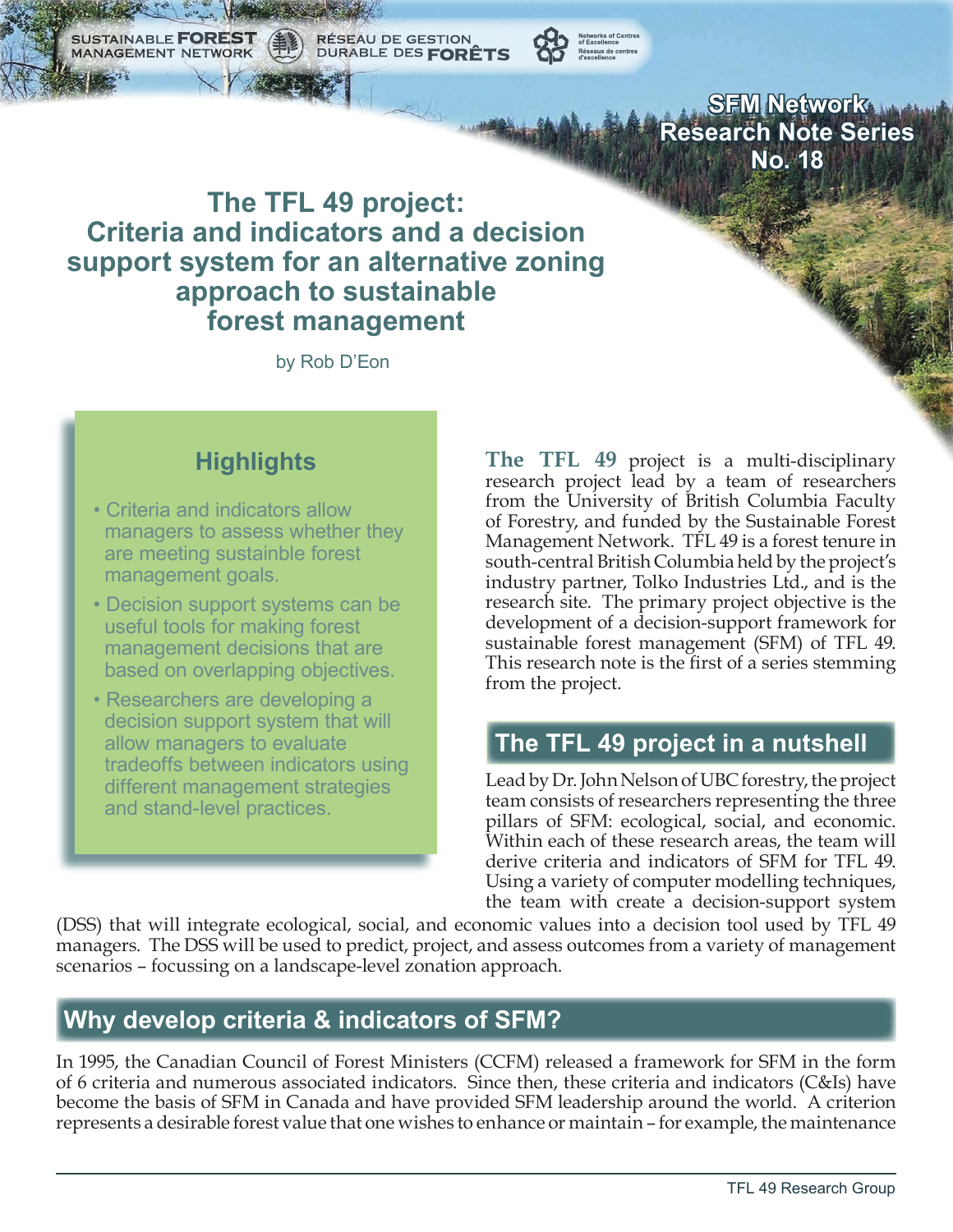of biodiversity, or the maintenance of economic activity. An indicator is something measurable that can be used to evaluate success in achieving the criteria – for example, maintaining the abundance and distribution of vertebrate species, or maintaining annual allowable cut levels. While the CCFM C&I framework provides a useful starting point, many believe localized refinements can be more useful and tailored to specific operational circumstances. Therefore, several of the major objectives of this research project (see box) are directly related to identifying and implementing ecological, social, and economic indicators tailored to a SFM framework for TFL 49.



## **A decision-support system for TFL 49**

A decision-support system (DSS) is an information system that supports decision-making. A DSS is a useful tool for managers dealing with complex circumstances that require decisions based on numerous overlapping objectives over large geographic areas and long time frames. At the heart of a DSS are integrated computer models that can project or interpret the consequences of management activities. In this way, the complexities of overlapping objectives, actions, and consequences over large areas and long time frames can be integrated and assessed objectively.

Forest managers are routinely faced with complex decisions involving a wide variety of overlapping objectives. This is especially true as forest managers are increasingly required to demonstrate sustainability of ecological, social, and economic objectives. Managers of TFL 49 have embraced a SFM framework and desire a DSS as an aid in implementing SFM. Therefore, a major objective of the project (see box) is to develop a DSS for TFL 49 that can be used to assess trade-offs between indicators using different management strategies and associated stand-level practices.

The DSS for TFL 49 will include a stand-level/ecosystem model (FORECAST), forest level models (ATLAS/ZAM), a disturbance model (Mountain Pine Beetle), a road network model (CARP), a habitat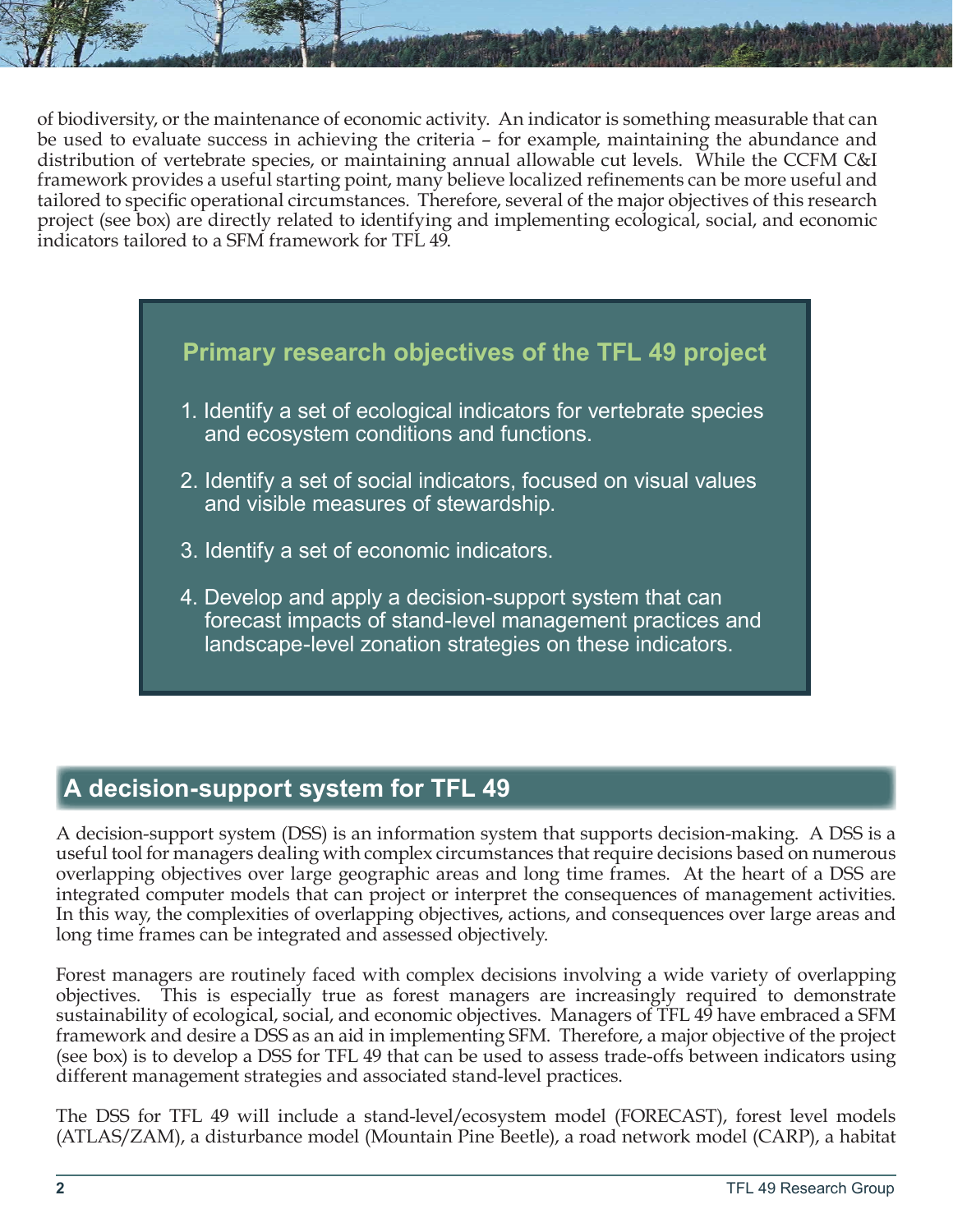model (Patch Analyst), and a suite of visual communication tools. Figure 1 illustrates the integration of these models in the DSS.

#### **What about zoning?**

Zoning is routinely used to control urban and regional development (e.g., residential, industrial, agricultural). The same principles used in urban and regional zoning can be used to zone forest land. One method is the TRIAD approach, which is based on the concept of partitioning a forest landbase into distinct zones with different objectives. Typically, three zones are used:  $(1)$  a Timber Production Zone where intensive forest management is practiced and timber production is the primary objective, (2) a Multiple-use Zone where both timber and non-timber



values are objectives, and (3) a Reserve Zone where ecological and/or social values dominate and no harvesting occurs. The advantage of the TRIAD approach is that high intensity, high yield



zones on a forest landbase, each of which has a unique management objectives

timber production can be concentrated on a small portion of the forest while leaving large portions of the forest undisturbed or managed under a low harvest intensity. Within TFL 49, a wide variety of values exists and this presents an opportunity to apply the TRIAD strategy. Investigating the merits of the zonation approach is a major focus of the TFL 49 project.